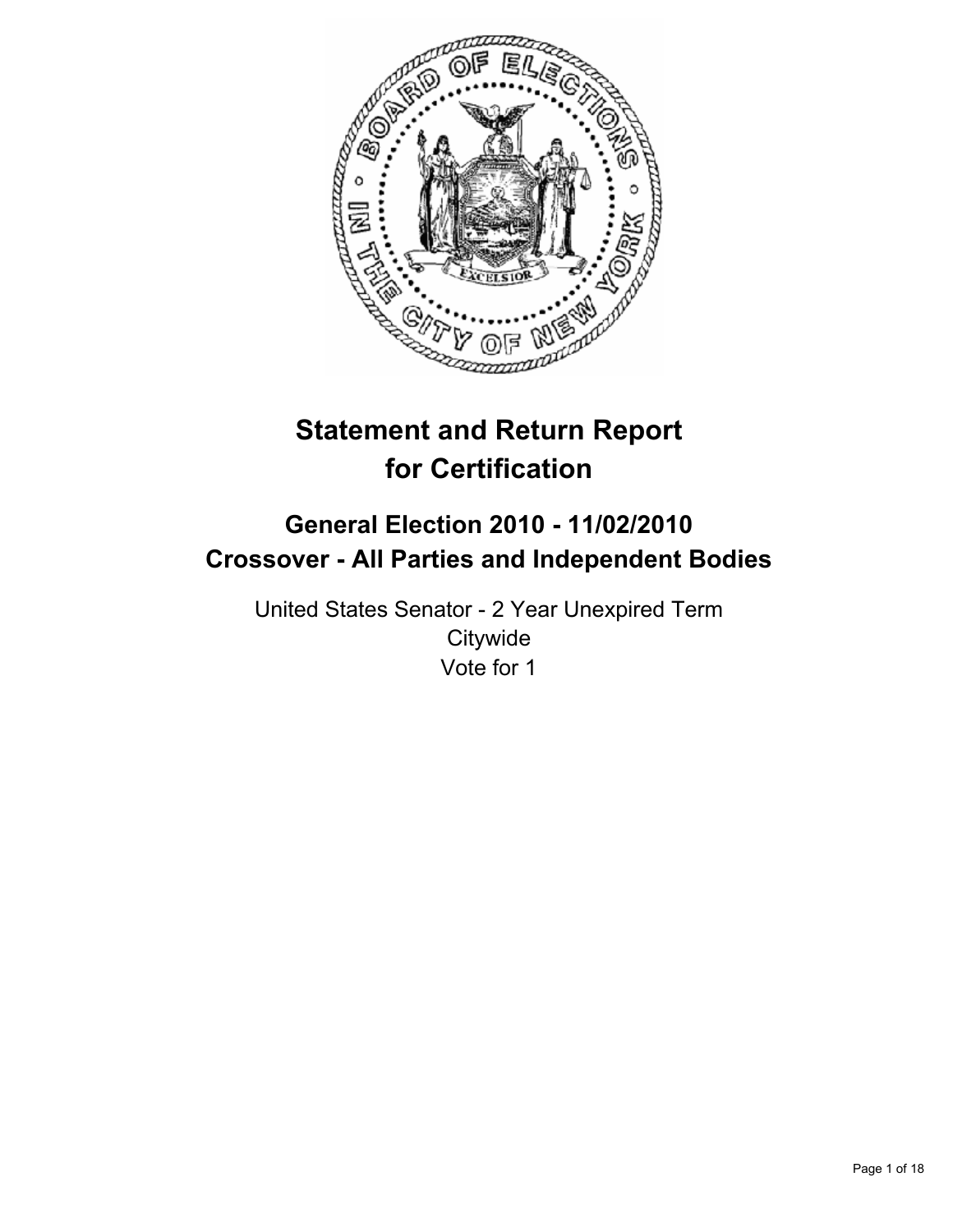

## **New York County**

| PUBLIC COUNTER                              | 341,235        |
|---------------------------------------------|----------------|
| <b>EMERGENCY</b>                            | 120            |
| ABSENTEE/MILITARY                           | 9,115          |
| <b>FEDERAL</b>                              | 4,542          |
| <b>AFFIDAVIT</b>                            | 9,607          |
| <b>Total Ballots</b>                        | 364,619        |
| KIRSTEN E GILLIBRAND (DEMOCRATIC)           | 253,483        |
| JOSEPH J DIOGUARDI (REPUBLICAN)             | 46,036         |
| KIRSTEN E GILLIBRAND (INDEPENDENCE)         | 8,249          |
| JOSEPH J DIOGUARDI (CONSERVATIVE/TAXPAYERS) | 3,758          |
| KIRSTEN E GILLIBRAND (WORKING FAMILIES)     | 26,017         |
| CECILE A LAWRENCE (GREEN)                   | 3,966          |
| JOSEPH HUFF (RENT IS 2 DAMN HIGH)           | 1,456          |
| JOHN CLIFTON (LIBERTARIAN)                  | 1,328          |
| VIVIA MORGAN (ANTI-PROHIBITION)             | 991            |
| BRUCE BLAKEMAN (TAX REVOLT)                 | 182            |
| ADAM HODA (WRITE-IN)                        | 1              |
| ADZUG (WRITE-IN)                            | 1              |
| ALHELI MONTANO (WRITE-IN)                   | 1              |
| AMY FALKERSTEN (WRITE-IN)                   | 1              |
| AMY SHEIN (WRITE-IN)                        | 1              |
| AREIL ALTER CONFNO (WRITE-IN)               | 1              |
| <b>ASLTER SENOR (WRITE-IN)</b>              | 1              |
| BARACK H. OBAMA (WRITE-IN)                  | 1              |
| BELLA ABZY (WRITE-IN)                       | 1              |
| BERNARD MADROFF (WRITE-IN)                  | 1              |
| BILL CLINTON (WRITE-IN)                     | 3              |
| BILL PERKINS (WRITE-IN)                     | 1              |
| C VIRGINIA FEILDS (WRITE-IN)                | 1              |
| CAROLINE KENNEDY (WRITE-IN)                 | 7              |
| CAROLINE KENNEDY SCLOSSBERG (WRITE-IN)      | 1              |
| CAROLINE MCCARTHY (WRITE-IN)                | 1              |
| CAROLYN B. MALONEY (WRITE-IN)               | $\overline{c}$ |
| CAROLYN KENNEDY (WRITE-IN)                  | 2              |
| CAROLYN MCCARTHY (WRITE-IN)                 | 1              |
| CECILE A LAWRENCE (WRITE-IN)                | 1              |
| CHARLES BARRON (WRITE-IN)                   | 1              |
| CHARLI KEMP (WRITE-IN)                      | 1              |
| CHUCK ZLATKIN (WRITE-IN)                    | 1              |
| CLAUDE WINFIELD (WRITE-IN)                  | 1              |
| CLINTON (WRITE-IN)                          | 1              |
| CRAIG SCHUPY (WRITE-IN)                     | 1              |
| DAVID MAL PASS (WRITE-IN)                   | 1              |
| DAVID MALPASS (WRITE-IN)                    | 2              |
| DAVID PATERSON (WRITE-IN)                   | 1              |
| DENISE J BURGES (WRITE-IN)                  | 1              |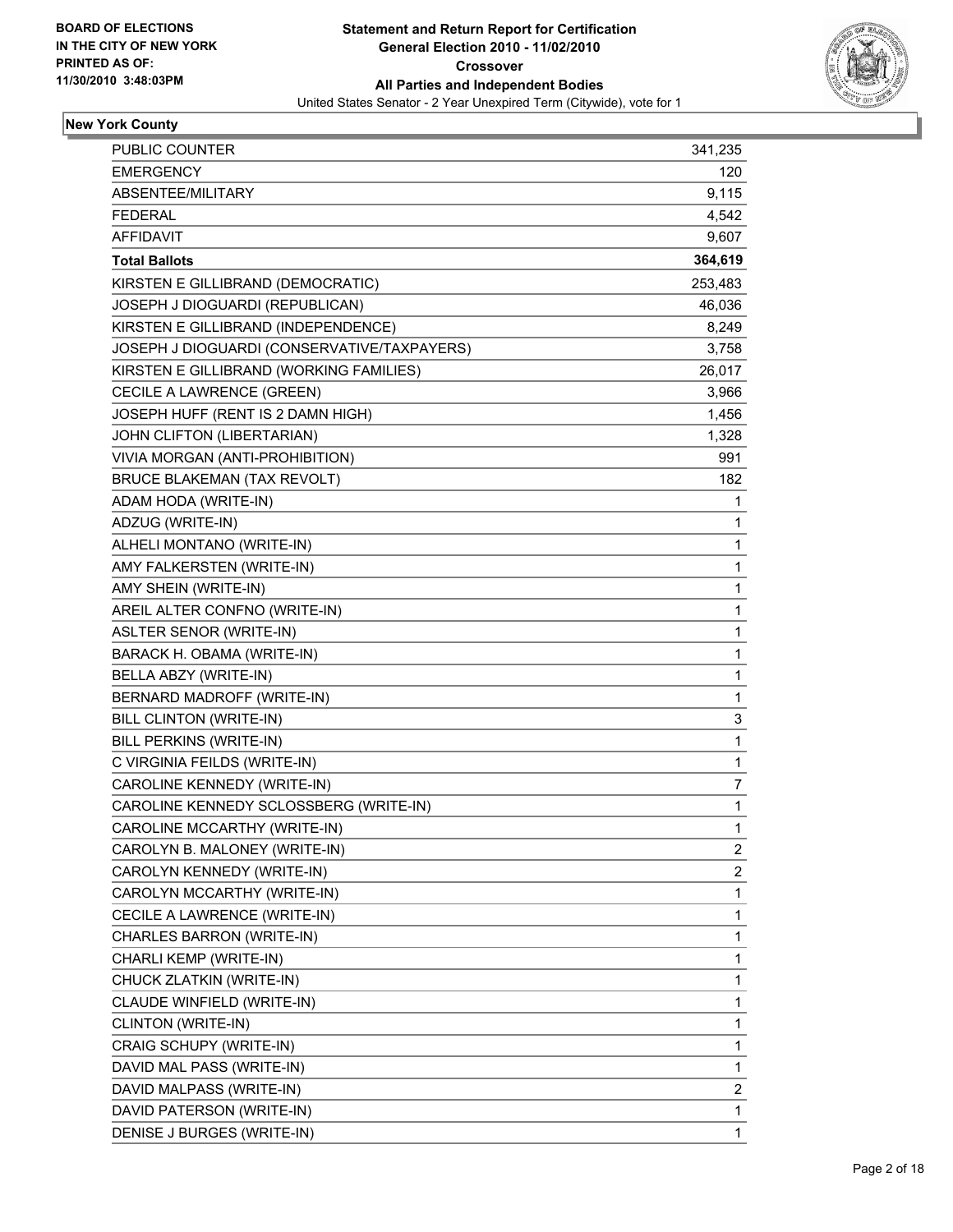

## **New York County**

| DEREK JETER (WRITE-IN)               | 1              |
|--------------------------------------|----------------|
| DONALD P. MUGNIHAN (WRITE-IN)        | 2              |
| DONALD VAN SING (WRITE-IN)           | 1              |
| DRAGAN SIMIL (WRITE-IN)              | 1              |
| DUDA (WRITE-IN)                      | 1              |
| ELIZABETH WARREN (WRITE-IN)          | 3              |
| EMILY SMILLE (WRITE-IN)              | 1              |
| EUGENE RHEE (WRITE-IN)               | 1              |
| EUROPEAN AMERICA (WRITE-IN)          | 1              |
| FREE PALESTINE (WRITE-IN)            | 1              |
| FULL PUBLIC FUNDING (WRITE-IN)       | 1              |
| GAIL GOODE (WRITE-IN)                | 1              |
| <b>GEORGE MARLIN (WRITE-IN)</b>      | 1              |
| <b>GEORGE MEZEI (WRITE-IN)</b>       | 1              |
| <b>GLEN COOLUB (WRITE-IN)</b>        | 1              |
| <b>GLORIA STEINEN (WRITE-IN)</b>     | 1              |
| <b>GRACE MENG (WRITE-IN)</b>         | 1              |
| HARVEY MILK (WRITE-IN)               | 1              |
| HILLARY CLINTON (WRITE-IN)           | 2              |
| HIS HOLINESS THE DALILAMA (WRITE-IN) | 1              |
| HOLT (WRITE-IN)                      | 1              |
| JAIME CASSAVECHIA (WRITE-IN)         | 1              |
| <b>JASON WHITING (WRITE-IN)</b>      | 1              |
| JEHALD MILLER (WRITE-IN)             | 1              |
| JERROLD L NADLER (WRITE-IN)          | 1              |
| JERROLD NADLER (WRITE-IN)            | 2              |
| JILL FREEMA (WRITE-IN)               | 1              |
| JIMMY MCMILLAN (WRITE-IN)            | 1              |
| JOAN STANBAUGH (WRITE-IN)            | 1              |
| JOHN LUI (WRITE-IN)                  | 1              |
| JONATHAN TASINI (WRITE-IN)           | $\overline{2}$ |
| JOSEPH J DIOGUARDI (WRITE-IN)        | 3              |
| JOSEPH J DIOGUARDIA (WRITE-IN)       | 3              |
| JOSEPH J. DIAGUARDI (WRITE-IN)       | 1              |
| JOSEPH J. DIOGUARDIA (WRITE-IN)      | 1              |
| <b>JULIE SOUTH (WRITE-IN)</b>        | 1              |
| KEITH CAVET (WRITE-IN)               | 3              |
| KEITH WRIGHT (WRITE-IN)              | 1              |
| KIRSTEN E GILLEBRAND (WRITE-IN)      | 3              |
| KIRSTEN E GILLIBRAND (WRITE-IN)      | 32             |
| LADY GA GA (WRITE-IN)                | 1              |
| LARRY MONTY (WRITE-IN)               | 1              |
| LEONARD VAISMAN (WRITE-IN)           | 1              |
| LINE 1 BLANK (WRITE-IN)              | 1              |
| MARGARET TRIANGLE (WRITE-IN)         | $\mathbf{1}$   |
| MELVIN BALDWIN (WRITE-IN)            | 1              |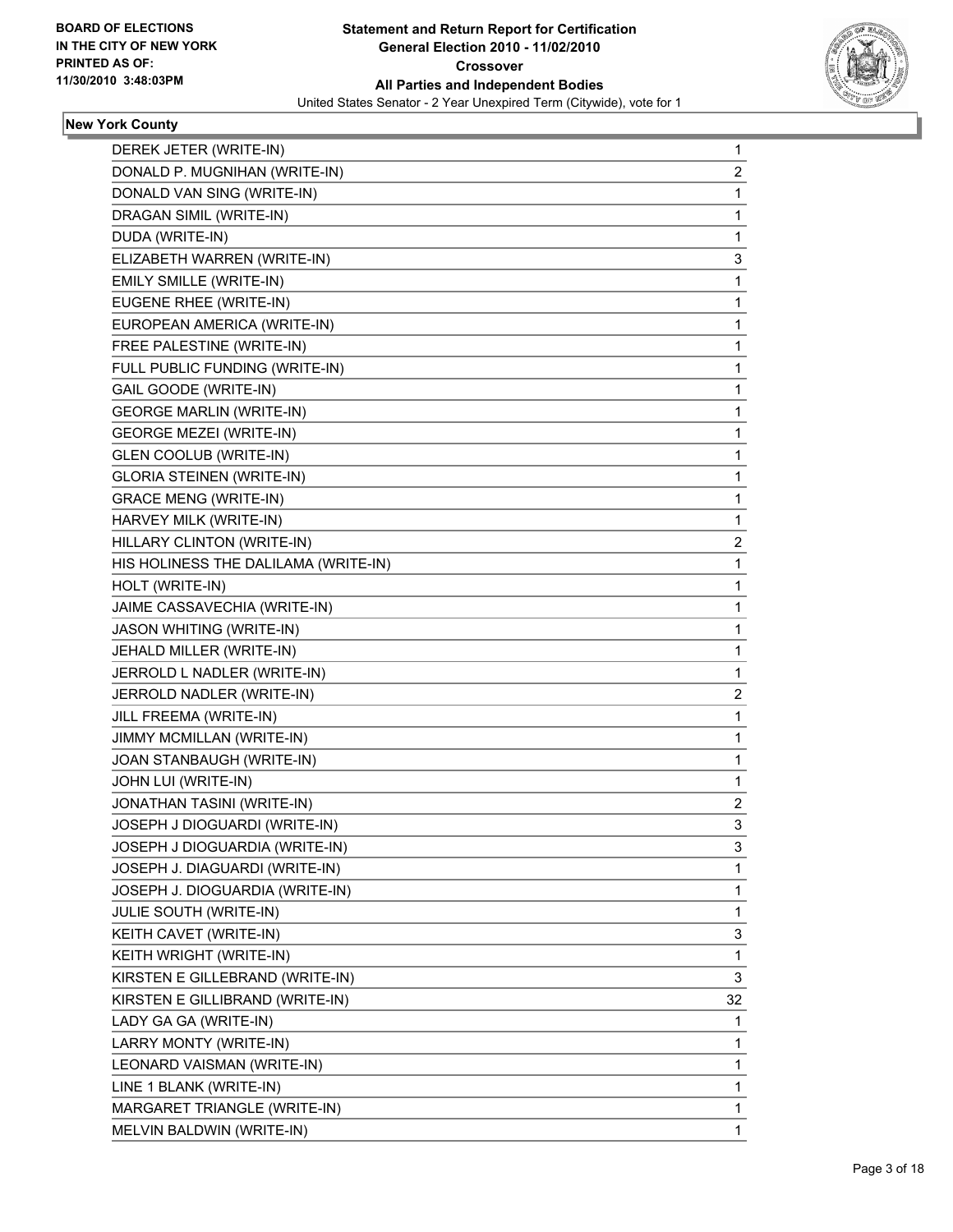

## **New York County**

| MICHAEL BLOOMBERG (WRITE-IN)     | 1              |
|----------------------------------|----------------|
| MINNIE MOUSE (WRITE-IN)          | 1              |
| MITT ROMNI (WRITE-IN)            | 1              |
| MONICA ANUSA (WRITE-IN)          | 1              |
| MURIEL ABLER (WRITE-IN)          | 1              |
| MURRAY HILL (WRITE-IN)           | 1              |
| NANCY L. SANBORN (WRITE-IN)      | 1              |
| NO NAME (WRITE-IN)               | 24             |
| NO ONE (WRITE-IN)                | 4              |
| NOBODY (WRITE-IN)                | 1              |
| NONE (WRITE-IN)                  | 8              |
| NONE OF THE ABOVE (WRITE-IN)     | 6              |
| NONE OF THE FOREGOING (WRITE-IN) | 1              |
| PAUL YEE (WRITE-IN)              | 1              |
| PAULINE DEVITA (WRITE-IN)        | 1              |
| RASHA POLK (WRITE-IN)            | 1              |
| RITA WALTON (WRITE-IN)           | 1              |
| RUTH RDOIRETT (WRITE-IN)         | 1              |
| RYAN E. HOFFMAN (WRITE-IN)       | 1              |
| SCHUMER (WRITE-IN)               | 1              |
| SCOTT M. SINGER (WRITE-IN)       | 1              |
| SCOTT MICHAEL SINGER (WRITE-IN)  | 1              |
| SINGLE PAYER (WRITE-IN)          | 1              |
| ST V H REPLACEMENT (WRITE-IN)    | 1              |
| STEPHEN COLBERT (WRITE-IN)       | 2              |
| STEVE ISRAEL (WRITE-IN)          | 1              |
| STEVEN A KING (WRITE-IN)         | 2              |
| STEVEN ISRAEL (WRITE-IN)         | 1              |
| STUART SIMONS (WRITE-IN)         | 1              |
| TED SORENSEN (WRITE-IN)          | 1              |
| TOM TOMASSIAN (WRITE-IN)         | 1              |
| TONY AVELA (WRITE-IN)            | $\overline{2}$ |
| TRINA TSUKERMAN (WRITE-IN)       | 1              |
| VINCENT BALOGIO (WRITE-IN)       | 1              |
| VOID (WRITE-IN)                  | 58             |
| WILLIE COTTEN (WRITE-IN)         | 1              |
| WILLIE COTTON (WRITE-IN)         | 6              |
| <b>WORKERS PARTY (WRITE-IN)</b>  | 1              |
| ZACHARY MORGEUSEN (WRITE-IN)     | 1              |
| <b>Total Votes</b>               | 345,740        |
| Unrecorded                       | 18,879         |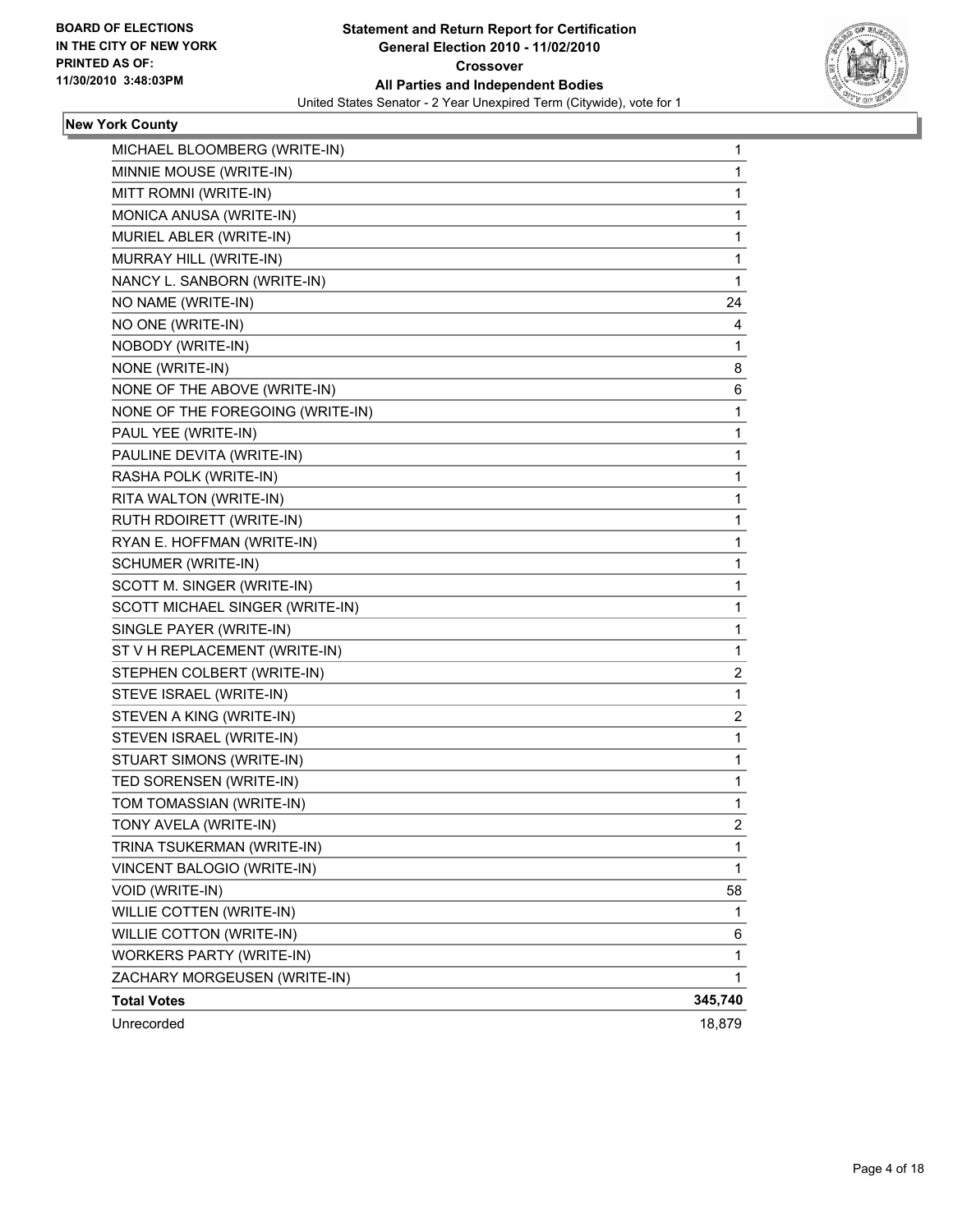

## **Bronx County**

| <b>PUBLIC COUNTER</b>                       | 174,454 |
|---------------------------------------------|---------|
| <b>EMERGENCY</b>                            | 0       |
| ABSENTEE/MILITARY                           | 3,204   |
| <b>FEDERAL</b>                              | 593     |
| <b>AFFIDAVIT</b>                            | 4,105   |
| <b>Total Ballots</b>                        | 182,356 |
| KIRSTEN E GILLIBRAND (DEMOCRATIC)           | 135,836 |
| JOSEPH J DIOGUARDI (REPUBLICAN)             | 15,609  |
| KIRSTEN E GILLIBRAND (INDEPENDENCE)         | 2,563   |
| JOSEPH J DIOGUARDI (CONSERVATIVE/TAXPAYERS) | 2,792   |
| KIRSTEN E GILLIBRAND (WORKING FAMILIES)     | 7,957   |
| CECILE A LAWRENCE (GREEN)                   | 909     |
| JOSEPH HUFF (RENT IS 2 DAMN HIGH)           | 812     |
| JOHN CLIFTON (LIBERTARIAN)                  | 350     |
| VIVIA MORGAN (ANTI-PROHIBITION)             | 291     |
| BRUCE BLAKEMAN (TAX REVOLT)                 | 88      |
| A (WRITE-IN)                                | 3       |
| ANTHONY WEINER (WRITE-IN)                   | 1       |
| <b>B BLANCO (WRITE-IN)</b>                  | 1       |
| CAROLINE KENNEDY (WRITE-IN)                 | 1       |
| DAVID MALPASS (WRITE-IN)                    | 1       |
| DEBRA FOX (WRITE-IN)                        | 1       |
| ETERNAL FATHER & LORD (WRITE-IN)            | 1       |
| GAIL GOODE (WRITE-IN)                       | 1       |
| <b>GAY MARRIAGE (WRITE-IN)</b>              | 1       |
| HEROLD FOLD (WRITE-IN)                      | 1       |
| IJEOMA ONYEKURIE (WRITE-IN)                 | 1       |
| ISH PEE PEE (WRITE-IN)                      | 1       |
| JACK THE PUMPKIN KING (WRITE-IN)            | 1       |
| JAMES GILLMORE (WRITE-IN)                   | 1       |
| JOSE E SERRANO (WRITE-IN)                   | 1       |
| KHALIL GHAZALI (WRITE-IN)                   | 1       |
| LINDA MCMAHON (WRITE-IN)                    | 1       |
| MARINA PENA (WRITE-IN)                      | 1       |
| MARZETTA HARRIS (WRITE-IN)                  | 1       |
| ME (WRITE-IN)                               | 1       |
| MICKEY MOUSE (WRITE-IN)                     | 1       |
| NO NAME (WRITE-IN)                          | 20      |
| NO NME (WRITE-IN)                           | 1       |
| NONAME (WRITE-IN)                           | 1       |
| NURYS LAUREANO (WRITE-IN)                   | 1       |
| NYDIA VELAQUEZ (WRITE-IN)                   | 1       |
| OMOWALE ADEWALE (WRITE-IN)                  | 1       |
| PAUGH SHADOW (WRITE-IN)                     | 1       |
| RACHEL MADOW OF MSNBC (WRITE-IN)            | 1       |
| RN (WRITE-IN)                               | 1       |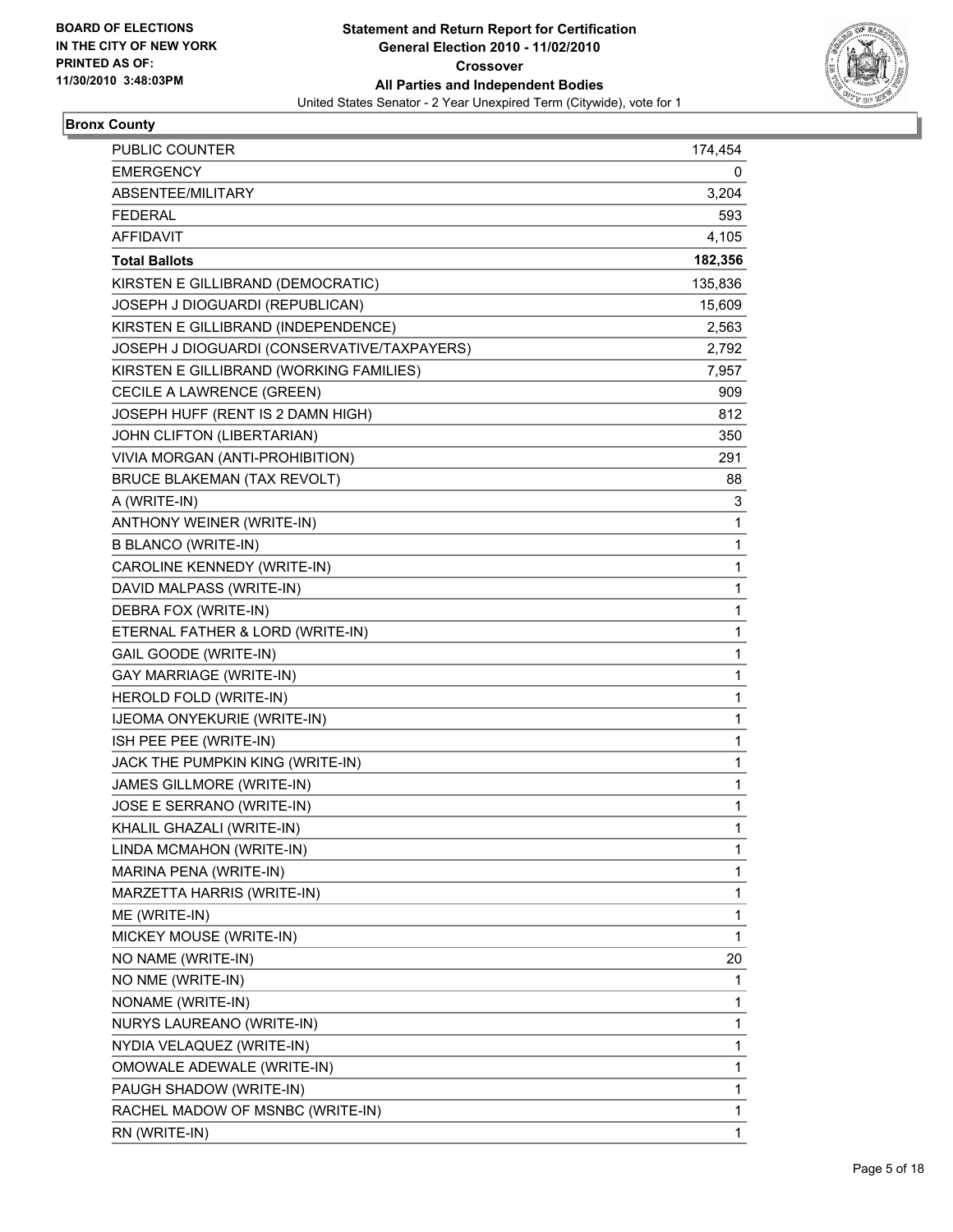

## **Bronx County**

| ROBERT F. KENNEDY JR. (WRITE-IN) |         |
|----------------------------------|---------|
| RONDA HAUBEN (WRITE-IN)          |         |
| VOID (WRITE-IN)                  | 2       |
| WILLIAM J SULLIVAL (WRITE-IN)    |         |
| WILLIE COTTON (WRITE-IN)         | 4       |
| <b>Total Votes</b>               | 167.267 |
| Unrecorded                       | 15.089  |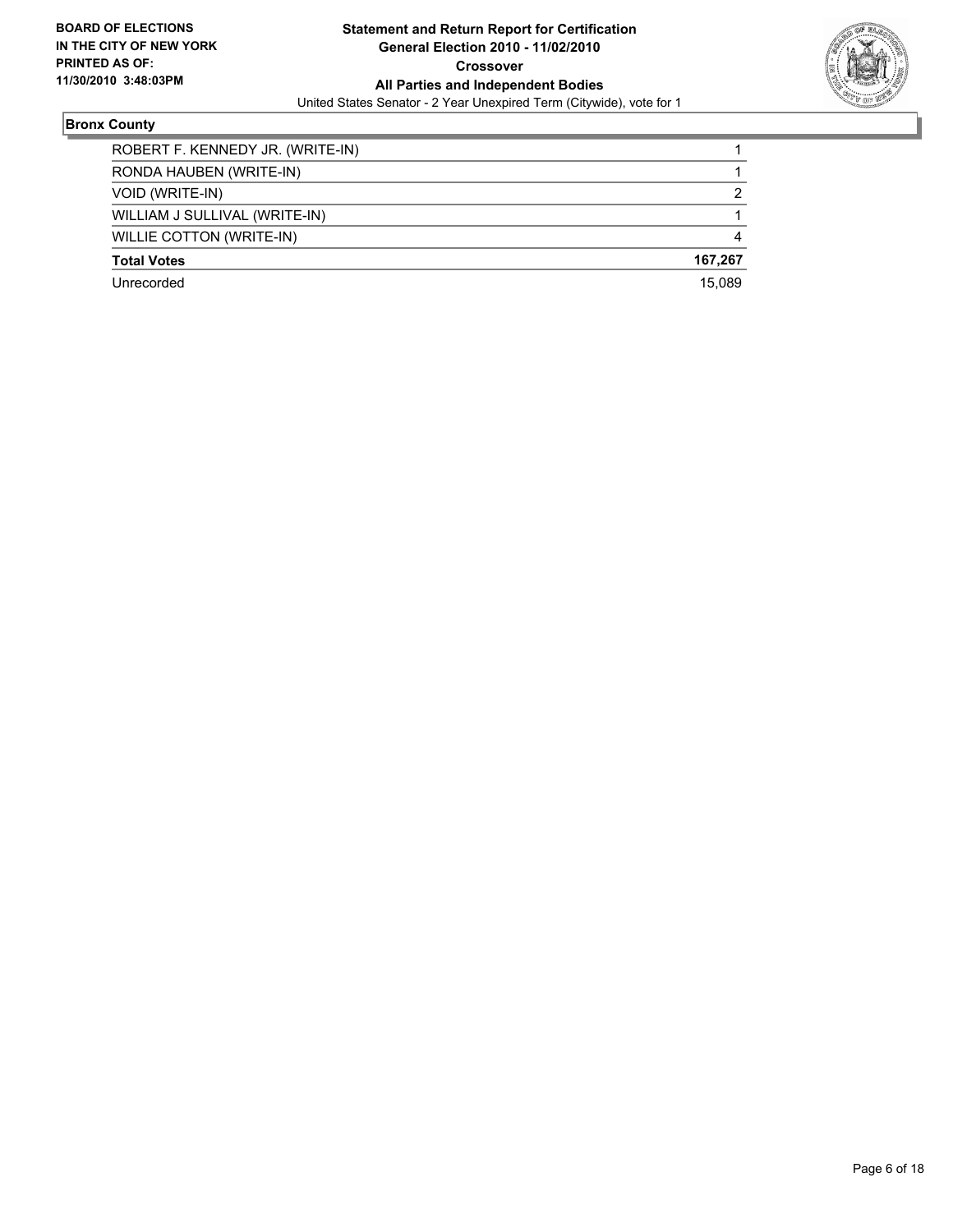

## **Kings County**

| <b>PUBLIC COUNTER</b>                       | 393,292 |
|---------------------------------------------|---------|
| <b>EMERGENCY</b>                            | 350     |
| ABSENTEE/MILITARY                           | 7,280   |
| <b>FEDERAL</b>                              | 1,795   |
| AFFIDAVIT                                   | 8,988   |
| <b>Total Ballots</b>                        | 411,705 |
| KIRSTEN E GILLIBRAND (DEMOCRATIC)           | 267,631 |
| JOSEPH J DIOGUARDI (REPUBLICAN)             | 62,523  |
| KIRSTEN E GILLIBRAND (INDEPENDENCE)         | 6,478   |
| JOSEPH J DIOGUARDI (CONSERVATIVE/TAXPAYERS) | 7,931   |
| KIRSTEN E GILLIBRAND (WORKING FAMILIES)     | 29,670  |
| CECILE A LAWRENCE (GREEN)                   | 3,954   |
| JOSEPH HUFF (RENT IS 2 DAMN HIGH)           | 1,947   |
| JOHN CLIFTON (LIBERTARIAN)                  | 989     |
| VIVIA MORGAN (ANTI-PROHIBITION)             | 1,110   |
| <b>BRUCE BLAKEMAN (TAX REVOLT)</b>          | 229     |
| ADLAI E. STERENSON (WRITE-IN)               | 1       |
| ALEX ARELLANO (WRITE-IN)                    | 1       |
| ANGELA TRAVERS (WRITE-IN)                   | 1       |
| BERNIE SANDERS (WRITE-IN)                   | 1       |
| <b>BOB TURNER (WRITE-IN)</b>                | 1       |
| BRONWYN FLEMING JONES (WRITE-IN)            | 1       |
| CAROLINE KENNEDY (WRITE-IN)                 | 2       |
| CHARLIE KELLY (WRITE-IN)                    | 1       |
| DANIEL TANNENBAUM (WRITE-IN)                | 1       |
| DEBORAH DEWAR (WRITE-IN)                    | 1       |
| DEBRA GAUSE (WRITE-IN)                      | 1       |
| DIANE EISHER (WRITE-IN)                     | 1       |
| DONALD JONES (WRITE-IN)                     | 2       |
| ELWOOD D PENNYPACKSON (WRITE-IN)            | 1       |
| ERIC KOSLOFSIG (WRITE-IN)                   | 1       |
| ERNEST FRIEDMAN (WRITE-IN)                  | 2       |
| ESTHER STEINBERG (WRITE-IN)                 | 1       |
| FRED FLINTSTONE (WRITE-IN)                  | 1       |
| FUHRER WILLIANSBURG (WRITE-IN)              | 1       |
| <b>GAIL GOUDE (WRITE-IN)</b>                | 1       |
| HILLARY CLINTON (WRITE-IN)                  | 1       |
| HOWARD STERN (WRITE-IN)                     | 1       |
| HUNTER S THOMPSON (WRITE-IN)                | 1       |
| JERRY NADLER (WRITE-IN)                     | 1       |
| JON STEWART (WRITE-IN)                      | 1       |
| KIRK SUNDAY (WRITE-IN)                      | 1       |
| KIRSTEN E GILLIBRAND VOID (WRITE-IN)        | 1       |
| LINDA MCMAHON (WRITE-IN)                    | 1       |
| LORRAINE NELSON (WRITE-IN)                  | 1       |
| MAREIR YONA (WRITE-IN)                      | 1       |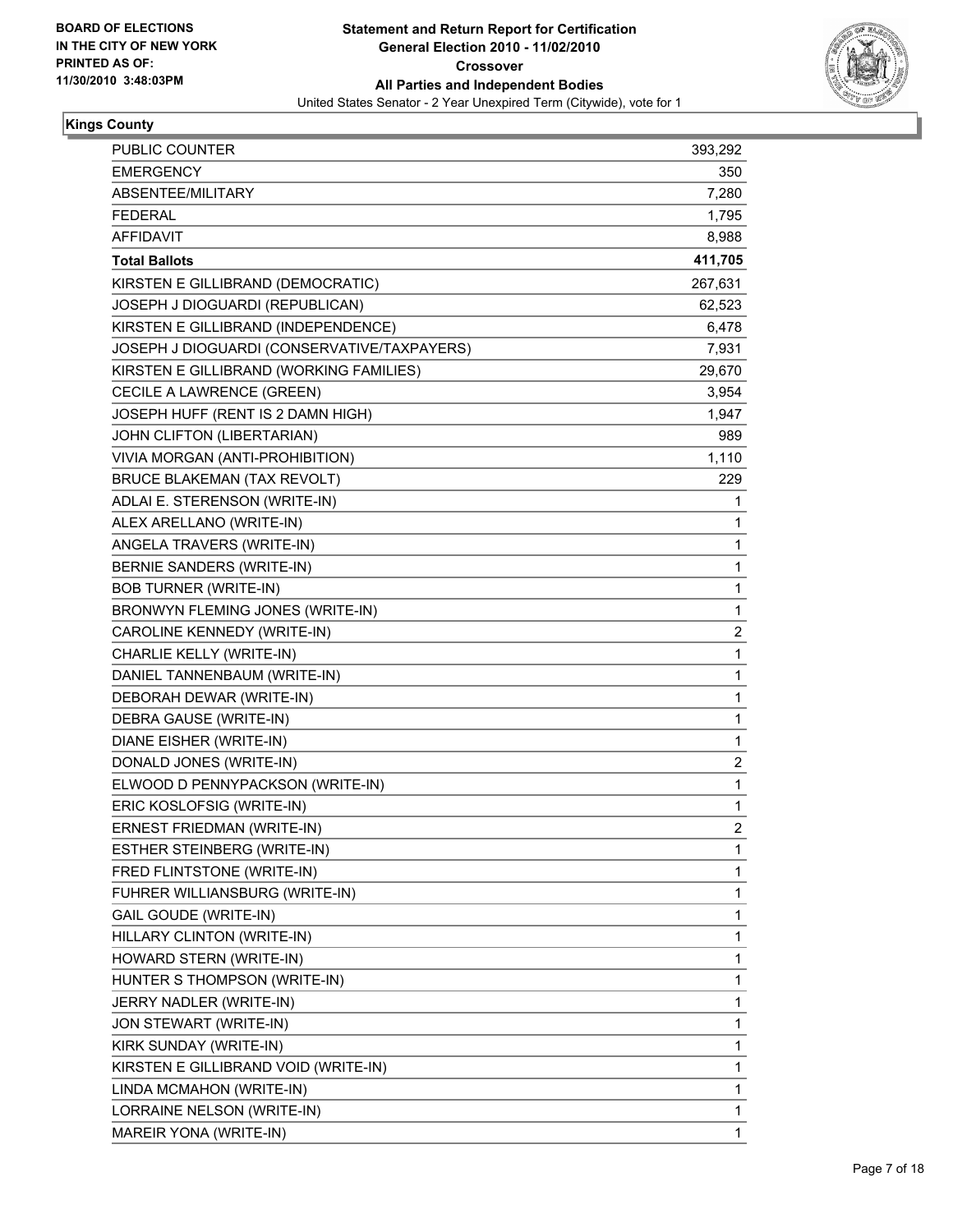

### **Kings County**

| <b>MARVIN MARKUS (WRITE-IN)</b> | 3              |
|---------------------------------|----------------|
| MAVDE LEBOWSKI (WRITE-IN)       | 1              |
| MIKE DESANTO (WRITE-IN)         | $\overline{2}$ |
| NEAL ROSENTEIN (WRITE-IN)       | 1              |
| NECHOMA KATZENSTEIN (WRITE-IN)  |                |
| NINA GROSS (WRITE-IN)           |                |
| PAULETTE MOOREHEAD (WRITE-IN)   | 1              |
| RENEE HAYNES (WRITE-IN)         |                |
| RONNIE JAMES DIO (WRITE-IN)     |                |
| SEKOY MARTIN (WRITE-IN)         |                |
| STEWART MILSTEIN (WRITE-IN)     |                |
| THOMAS S SHIELDS (WRITE-IN)     |                |
| TONY AVELLA (WRITE-IN)          |                |
| WANE WILSON (WRITE-IN)          |                |
| <b>Total Votes</b>              | 382,512        |
| Unrecorded                      | 29,193         |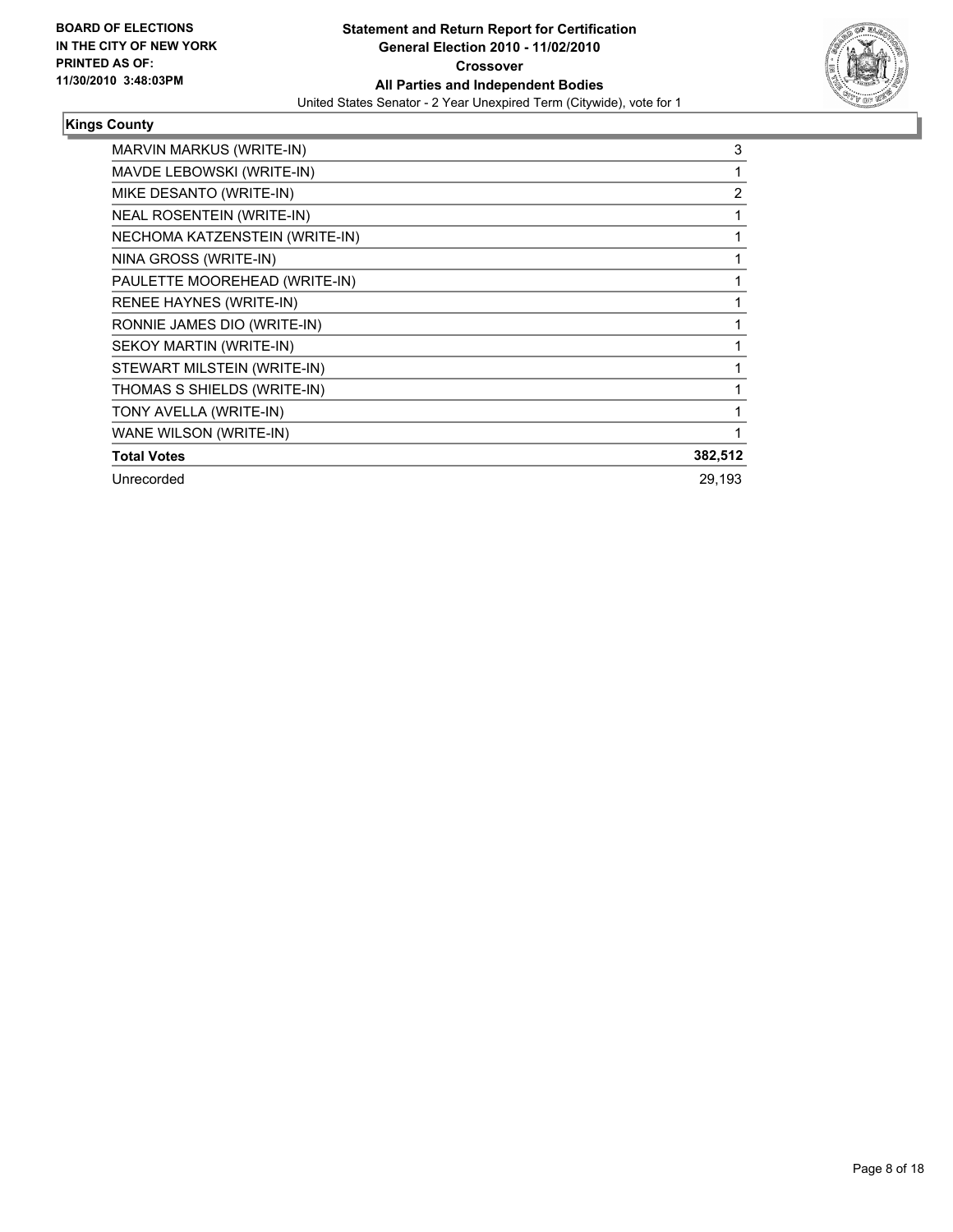

#### **Queens County**

| PUBLIC COUNTER                              | 336,956 |
|---------------------------------------------|---------|
| <b>EMERGENCY</b>                            | 209     |
| ABSENTEE/MILITARY                           | 7,837   |
| <b>FEDERAL</b>                              | 1,796   |
| <b>AFFIDAVIT</b>                            | 4,752   |
| <b>Total Ballots</b>                        | 351,550 |
| KIRSTEN E GILLIBRAND (DEMOCRATIC)           | 227,634 |
| JOSEPH J DIOGUARDI (REPUBLICAN)             | 64,545  |
| KIRSTEN E GILLIBRAND (INDEPENDENCE)         | 6,911   |
| JOSEPH J DIOGUARDI (CONSERVATIVE/TAXPAYERS) | 9,135   |
| KIRSTEN E GILLIBRAND (WORKING FAMILIES)     | 13,389  |
| CECILE A LAWRENCE (GREEN)                   | 2,122   |
| JOSEPH HUFF (RENT IS 2 DAMN HIGH)           | 1,280   |
| JOHN CLIFTON (LIBERTARIAN)                  | 975     |
| VIVIA MORGAN (ANTI-PROHIBITION)             | 724     |
| BRUCE BLAKEMAN (TAX REVOLT)                 | 214     |
| ALLAN JENNINGS (WRITE-IN)                   | 1       |
| AMY GOODMAN (WRITE-IN)                      | 1       |
| <b>BOB TURNER (WRITE-IN)</b>                | 1       |
| BRYAN PU FOLKES (WRITE-IN)                  | 1       |
| CARMEN VELASQUEZ (WRITE-IN)                 | 1       |
| CAROLINE KENNEDY (WRITE-IN)                 | 1       |
| CAROLINE KENNEDY SCHLOSSEE (WRITE-IN)       | 1       |
| CAROLYN KENNEDY (WRITE-IN)                  | 1       |
| CAROLYN KENNZOY (WRITE-IN)                  | 1       |
| CECILE LAWRENCE (WRITE-IN)                  | 1       |
| CHET SZERAKO (WRITE-IN)                     | 1       |
| CHRIS LEE (WRITE-IN)                        | 1       |
| CHRISTOPHER LEE (WRITE-IN)                  | 1       |
| DANIEL WUNDER (WRITE-IN)                    | 1       |
| <b>DECLINED PHANTOM (WRITE-IN)</b>          | 1       |
| DR. BERNARD NATHANSON (WRITE-IN)            | 1       |
| ED MCCLOSKEY (WRITE-IN)                     | 1       |
| EDWARD J. SPIOLLI (WRITE-IN)                | 1       |
| ELIOT SPITZER (WRITE-IN)                    | 1       |
| EMMANUEL ST. JEAN (WRITE-IN)                | 1       |
| FRANCINE PERHY (WRITE-IN)                   | 1       |
| FRANK PADAVAN (WRITE-IN)                    | 2       |
| GARY PETROSKY (WRITE-IN)                    | 1       |
| GEMAAL D. BROWN (WRITE-IN)                  | 1       |
| <b>GERARD GALLAGHER (WRITE-IN)</b>          | 1       |
| <b>GLENN BECK (WRITE-IN)</b>                | 1       |
| <b>GLORIA SLEINGN (WRITE-IN)</b>            | 1       |
| IRENE MALLINGER (WRITE-IN)                  | 1       |
| JACK FAN (WRITE-IN)                         | 1       |
| JASON CORLEY (WRITE-IN)                     | 1       |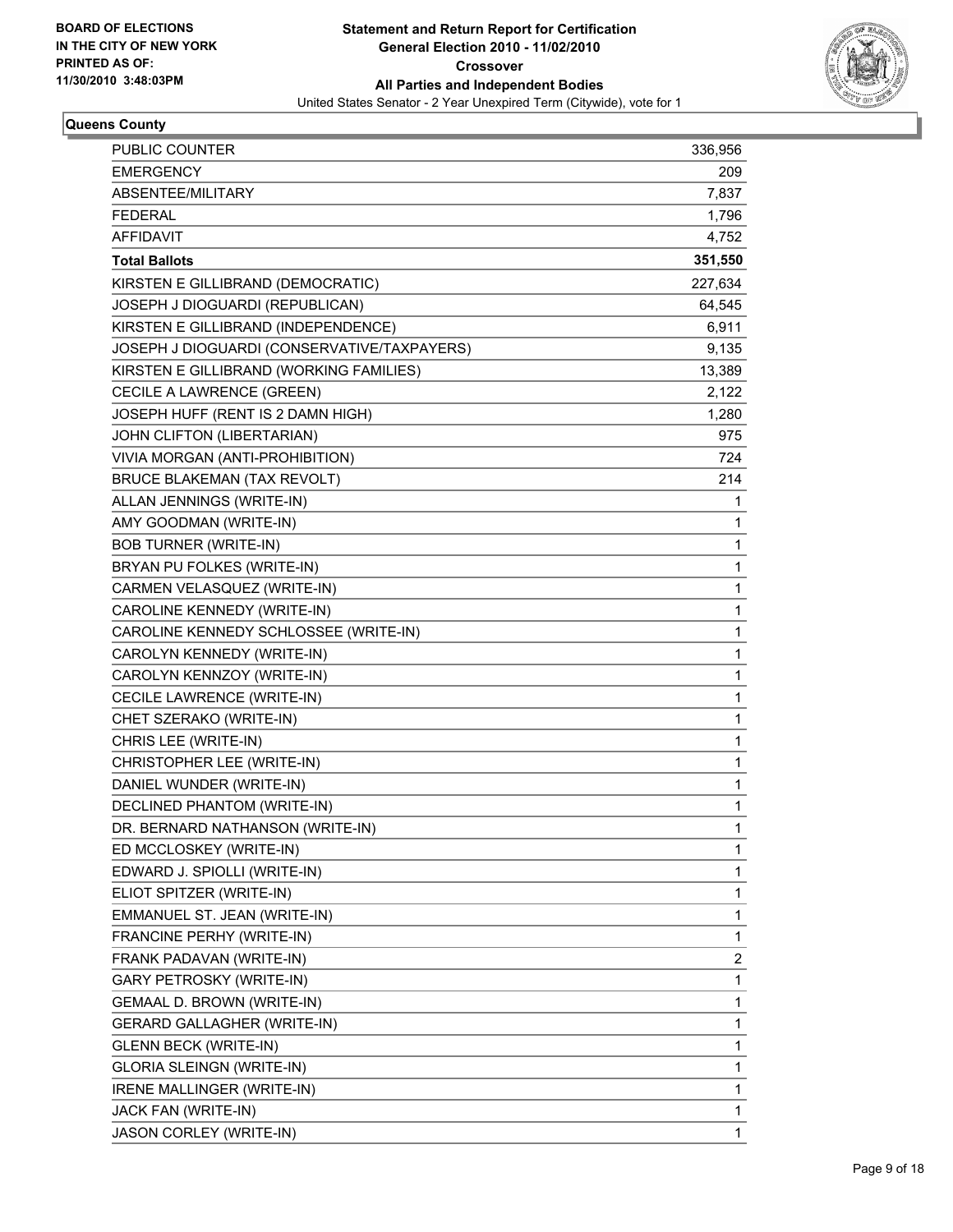

#### **Queens County**

| JIMMY MCMILLIAN (WRITE-IN)      | 1       |
|---------------------------------|---------|
| JOE MARCION (WRITE-IN)          | 1       |
| JOHN CENA (WRITE-IN)            | 2       |
| JOHN W. CRONIN (WRITE-IN)       | 1       |
| JONAS BENDER-NASH (WRITE-IN)    | 1       |
| JOSHUA BARRO (WRITE-IN)         | 1       |
| KARAGIOZLS (WRITE-IN)           | 1       |
| KEITH NORTON (WRITE-IN)         | 1       |
| KENNETH HARVEY (WRITE-IN)       | 1       |
| KIRSTEN GILLIBRAND (WRITE-IN)   | 1       |
| LINDA MCMAHON (WRITE-IN)        | 1       |
| LINDA MCMANN (WRITE-IN)         | 1       |
| LOUIS NIEVES (WRITE-IN)         | 1       |
| MARK R. MENAHEN (WRITE-IN)      | 1       |
| MARTIN T GOODMAN (WRITE-IN)     | 1       |
| MICHAEL BABUACK (WRITE-IN)      | 1       |
| MIGUEL SERRAT (WRITE-IN)        | 1       |
| MINNIE MOUSE (WRITE-IN)         | 1       |
| MS. MOUSE (WRITE-IN)            | 1       |
| NO NAME (WRITE-IN)              | 51      |
| NORMAN SEIGEL (WRITE-IN)        | 1       |
| PHILIP SILLMAN (WRITE-IN)       | 1       |
| RALPH NADER (WRITE-IN)          | 2       |
| RAYMOND GEE (WRITE-IN)          | 1       |
| RICHARD LA SALLE (WRITE-IN)     | 1       |
| SCHUMER, C. (WRITE-IN)          | 1       |
| SCOTT I MARSHALL (WRITE-IN)     | 1       |
| SEAN SULLIVAN (WRITE-IN)        | 1       |
| SHIRLEY HUNTLEY (WRITE-IN)      | 1       |
| SUE SYLVESTER (WRITE-IN)        | 1       |
| TAHIRA NORTON (WRITE-IN)        | 1       |
| THRYLE THEE MOY (WRITE-IN)      | 1       |
| TONY AVELLA (WRITE-IN)          | 2       |
| TONY WILLIS (WRITE-IN)          | 1       |
| TUNER (WRITE-IN)                | 1       |
| VOID (WRITE-IN)                 | 4       |
| VOLADYA COLVIN (WRITE-IN)       | 1       |
| WALTER N IWACHOW (WRITE-IN)     | 1       |
| WILLE COTTON (WRITE-IN)         | 1       |
| WILLIAM J. MILLS JR. (WRITE-IN) | 1       |
| ZANDY CREDICO (WRITE-IN)        | 1       |
| ZOCHORY BORASH (WRITE-IN)       | 1       |
| <b>Total Votes</b>              | 327,058 |
| Unrecorded                      | 24,492  |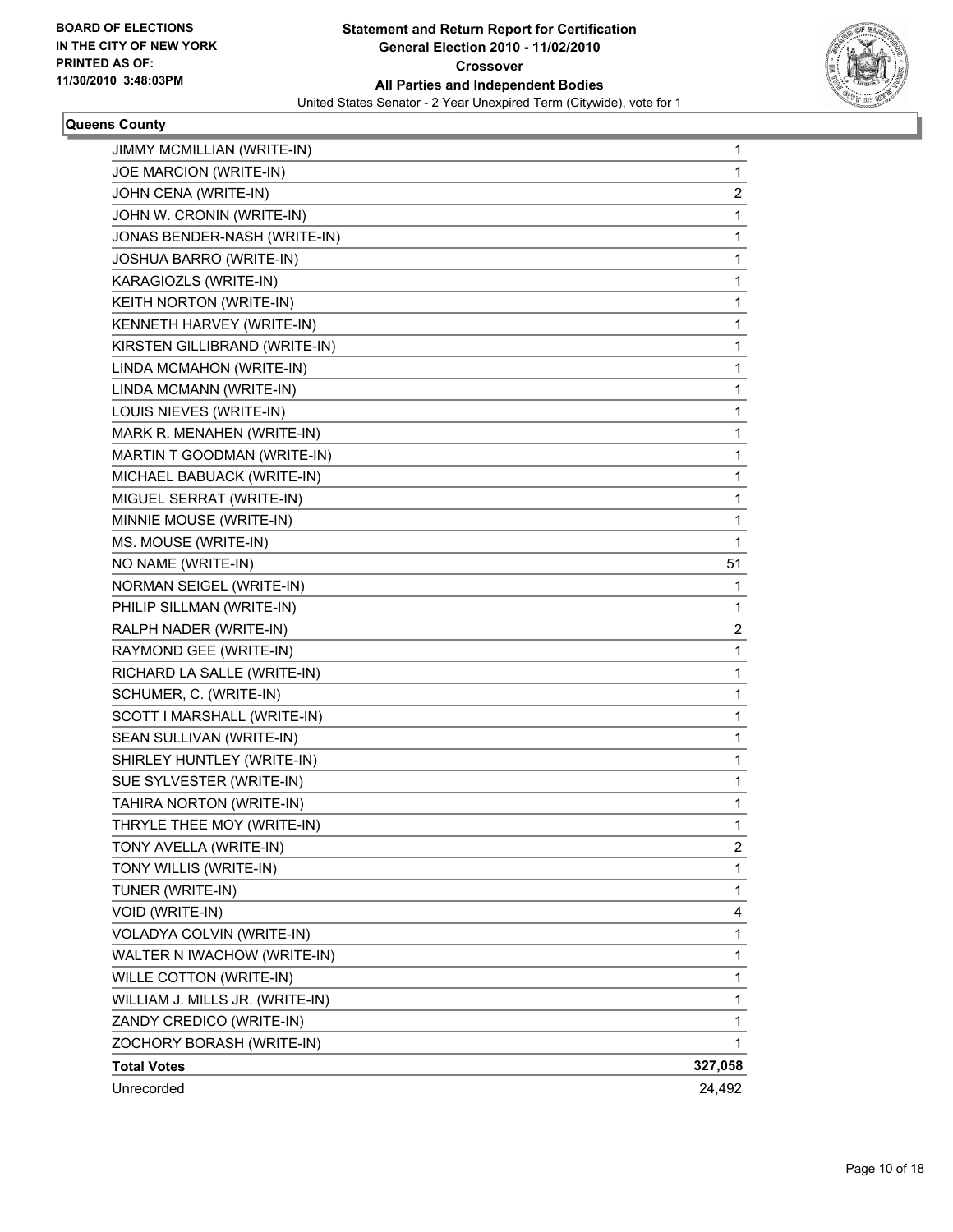

## **Richmond County**

| PUBLIC COUNTER                              | 94,944         |
|---------------------------------------------|----------------|
| <b>EMERGENCY</b>                            | 1              |
| ABSENTEE/MILITARY                           | 3,229          |
| <b>FEDERAL</b>                              | 204            |
| <b>AFFIDAVIT</b>                            | 990            |
| <b>Total Ballots</b>                        | 99,368         |
| KIRSTEN E GILLIBRAND (DEMOCRATIC)           | 42,161         |
| JOSEPH J DIOGUARDI (REPUBLICAN)             | 38,687         |
| KIRSTEN E GILLIBRAND (INDEPENDENCE)         | 3,494          |
| JOSEPH J DIOGUARDI (CONSERVATIVE/TAXPAYERS) | 6,620          |
| KIRSTEN E GILLIBRAND (WORKING FAMILIES)     | 2,896          |
| CECILE A LAWRENCE (GREEN)                   | 366            |
| JOSEPH HUFF (RENT IS 2 DAMN HIGH)           | 230            |
| JOHN CLIFTON (LIBERTARIAN)                  | 295            |
| VIVIA MORGAN (ANTI-PROHIBITION)             | 262            |
| <b>BRUCE BLAKEMAN (TAX REVOLT)</b>          | 64             |
| BEELZEBUB (WRITE-IN)                        | 1              |
| <b>BOB HOPE (WRITE-IN)</b>                  | 1              |
| CAPTAIN KIRK (WRITE-IN)                     | 1              |
| CAROLYN KENNEDY (WRITE-IN)                  | 1              |
| CHARLIE JOURNEY (WRITE-IN)                  | 1              |
| DAVID MALPASS (WRITE-IN)                    | 1              |
| ELIZABETH CAMMARATA (WRITE-IN)              | 1              |
| ERIK MERMAGEN (WRITE-IN)                    | 1              |
| JAMES A ALFANO (WRITE-IN)                   | 1              |
| JOHN GADANSKI (WRITE-IN)                    | 1              |
| JONATHAN ROSSI (WRITE-IN)                   | 1              |
| JOSEPH R TUTTU (WRITE-IN)                   | 1              |
| LORI SADDLER (WRITE-IN)                     | 1              |
| MARC JOSEPH (WRITE-IN)                      | 1              |
| MARC LAW (WRITE-IN)                         | 1              |
| MITCHELL ZINK (WRITE-IN)                    | $\overline{2}$ |
| NO NAME (WRITE-IN)                          | 6              |
| RICHARD M KATULA (WRITE-IN)                 | 1              |
| SAL CARRADO (WRITE-IN)                      | 1              |
| STAFFORD LISS (WRITE-IN)                    | 1              |
| STEPHEN COLBERT (WRITE-IN)                  | 1              |
| TERESA A. ZERILLI (WRITE-IN)                | 1              |
| <b>Total Votes</b>                          | 95,103         |
| Unrecorded                                  | 4,265          |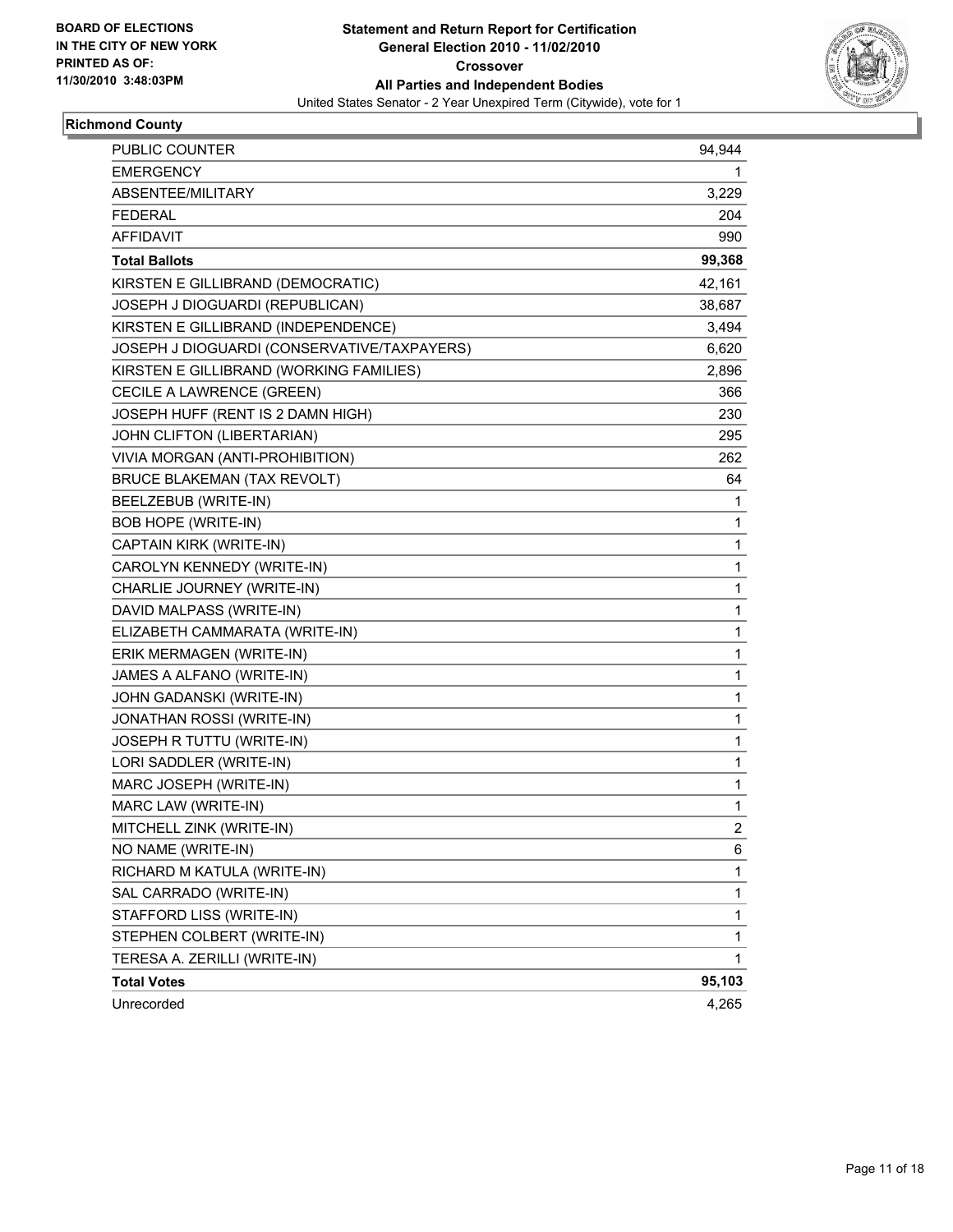

| PUBLIC COUNTER                              | 1,340,881   |
|---------------------------------------------|-------------|
| <b>EMERGENCY</b>                            | 680         |
| ABSENTEE/MILITARY                           | 30,665      |
| <b>FEDERAL</b>                              | 8,930       |
| AFFIDAVIT                                   | 28,442      |
| <b>Total Ballots</b>                        | 1,409,598   |
| KIRSTEN E GILLIBRAND (DEMOCRATIC)           | 926,745     |
| JOSEPH J DIOGUARDI (REPUBLICAN)             | 227,400     |
| KIRSTEN E GILLIBRAND (INDEPENDENCE)         | 27,695      |
| JOSEPH J DIOGUARDI (CONSERVATIVE/TAXPAYERS) | 30,236      |
| KIRSTEN E GILLIBRAND (WORKING FAMILIES)     | 79,929      |
| CECILE A LAWRENCE (GREEN)                   | 11,317      |
| JOSEPH HUFF (RENT IS 2 DAMN HIGH)           | 5,725       |
| JOHN CLIFTON (LIBERTARIAN)                  | 3,937       |
| VIVIA MORGAN (ANTI-PROHIBITION)             | 3,378       |
| BRUCE BLAKEMAN (TAX REVOLT)                 | 777         |
| A (WRITE-IN)                                | 3           |
| ADAM HODA (WRITE-IN)                        | 1           |
| ADLAI E. STERENSON (WRITE-IN)               | 1           |
| ADZUG (WRITE-IN)                            | 1           |
| ALEX ARELLANO (WRITE-IN)                    | 1           |
| ALHELI MONTANO (WRITE-IN)                   | 1           |
| ALLAN JENNINGS (WRITE-IN)                   | 1           |
| AMY FALKERSTEN (WRITE-IN)                   | 1           |
| AMY GOODMAN (WRITE-IN)                      | 1           |
| AMY SHEIN (WRITE-IN)                        | 1           |
| ANGELA TRAVERS (WRITE-IN)                   | 1           |
| ANTHONY WEINER (WRITE-IN)                   | 1           |
| AREIL ALTER CONFNO (WRITE-IN)               | 1           |
| <b>ASLTER SENOR (WRITE-IN)</b>              | 1           |
| <b>B BLANCO (WRITE-IN)</b>                  | 1           |
| BARACK H. OBAMA (WRITE-IN)                  | $\mathbf 1$ |
| BEELZEBUB (WRITE-IN)                        | 1           |
| BELLA ABZY (WRITE-IN)                       | 1           |
| BERNARD MADROFF (WRITE-IN)                  | 1           |
| BERNIE SANDERS (WRITE-IN)                   | 1           |
| BILL CLINTON (WRITE-IN)                     | 3           |
| BILL PERKINS (WRITE-IN)                     | 1           |
| BOB HOPE (WRITE-IN)                         | 1           |
| <b>BOB TURNER (WRITE-IN)</b>                | 2           |
| BRONWYN FLEMING JONES (WRITE-IN)            | 1           |
| BRYAN PU FOLKES (WRITE-IN)                  | 1           |
| C VIRGINIA FEILDS (WRITE-IN)                | 1           |
| CAPTAIN KIRK (WRITE-IN)                     | 1           |
| CARMEN VELASQUEZ (WRITE-IN)                 | 1           |
| CAROLINE KENNEDY (WRITE-IN)                 | 11          |
|                                             |             |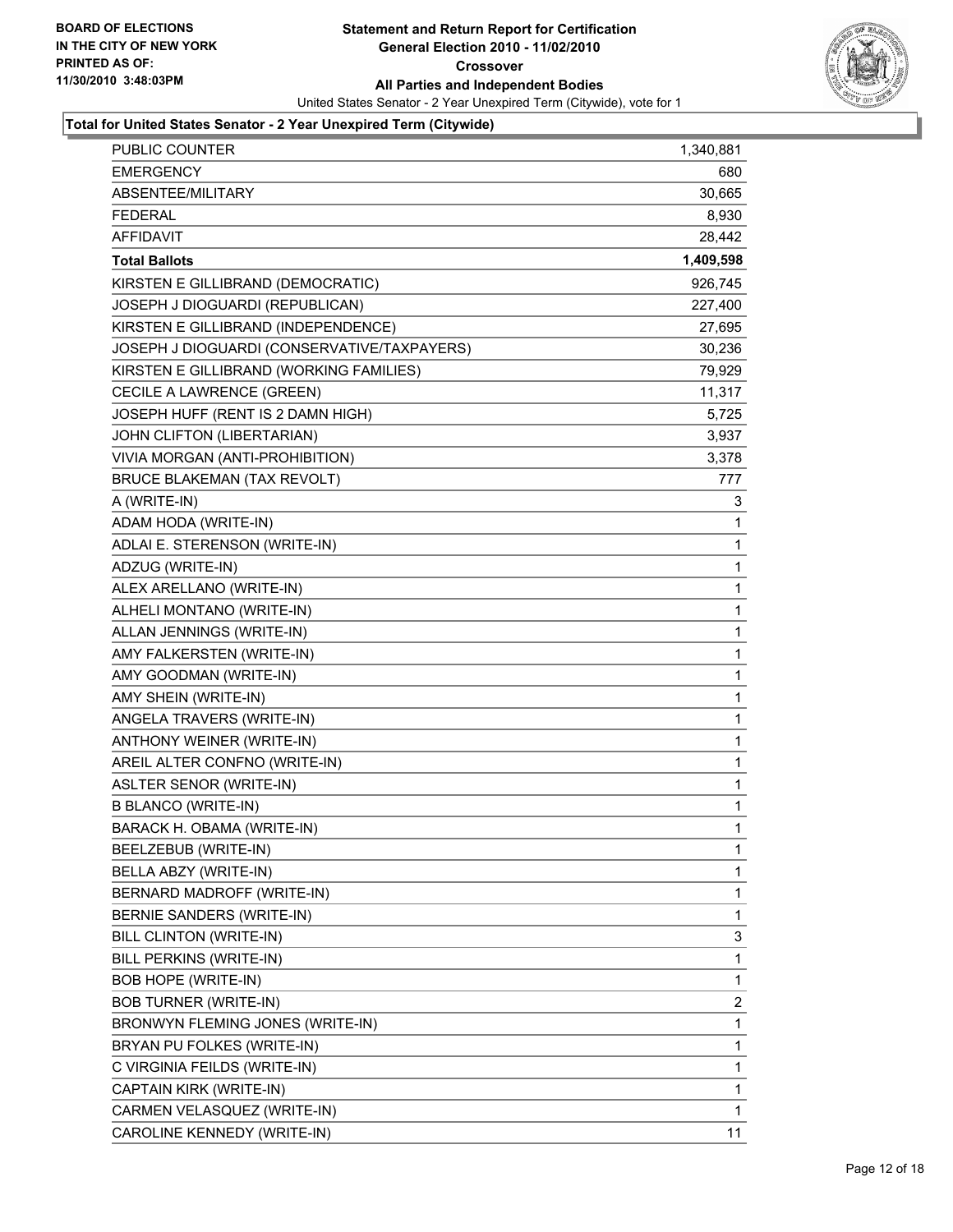

| CAROLINE KENNEDY SCHLOSSEE (WRITE-IN)  | 1              |
|----------------------------------------|----------------|
| CAROLINE KENNEDY SCLOSSBERG (WRITE-IN) | 1              |
| CAROLINE MCCARTHY (WRITE-IN)           | 1              |
| CAROLYN B. MALONEY (WRITE-IN)          | $\overline{2}$ |
| CAROLYN KENNEDY (WRITE-IN)             | 4              |
| CAROLYN KENNZOY (WRITE-IN)             | 1              |
| CAROLYN MCCARTHY (WRITE-IN)            | 1              |
| CECILE A LAWRENCE (WRITE-IN)           | 1              |
| CECILE LAWRENCE (WRITE-IN)             | 1              |
| CHARLES BARRON (WRITE-IN)              | 1              |
| CHARLI KEMP (WRITE-IN)                 | 1              |
| CHARLIE JOURNEY (WRITE-IN)             | 1              |
| CHARLIE KELLY (WRITE-IN)               | 1              |
| CHET SZERAKO (WRITE-IN)                | 1              |
| CHRIS LEE (WRITE-IN)                   | 1              |
| CHRISTOPHER LEE (WRITE-IN)             | 1              |
| CHUCK ZLATKIN (WRITE-IN)               | 1              |
| CLAUDE WINFIELD (WRITE-IN)             | 1              |
| CLINTON (WRITE-IN)                     | 1              |
| CRAIG SCHUPY (WRITE-IN)                | 1              |
| DANIEL TANNENBAUM (WRITE-IN)           | 1              |
| DANIEL WUNDER (WRITE-IN)               | 1              |
| DAVID MAL PASS (WRITE-IN)              | 1              |
| DAVID MALPASS (WRITE-IN)               | 4              |
|                                        |                |
| DAVID PATERSON (WRITE-IN)              | 1              |
| DEBORAH DEWAR (WRITE-IN)               | 1              |
| DEBRA FOX (WRITE-IN)                   | 1              |
| DEBRA GAUSE (WRITE-IN)                 | 1              |
| DECLINED PHANTOM (WRITE-IN)            | 1              |
| DENISE J BURGES (WRITE-IN)             | 1              |
| DEREK JETER (WRITE-IN)                 | 1              |
| DIANE EISHER (WRITE-IN)                | 1              |
| DONALD JONES (WRITE-IN)                | 2              |
| DONALD P. MUGNIHAN (WRITE-IN)          | 2              |
| DONALD VAN SING (WRITE-IN)             | 1              |
| DR. BERNARD NATHANSON (WRITE-IN)       | 1              |
| DRAGAN SIMIL (WRITE-IN)                | 1              |
| DUDA (WRITE-IN)                        | 1              |
| ED MCCLOSKEY (WRITE-IN)                | 1              |
| EDWARD J. SPIOLLI (WRITE-IN)           | 1              |
| ELIOT SPITZER (WRITE-IN)               | 1              |
| ELIZABETH CAMMARATA (WRITE-IN)         | 1              |
| ELIZABETH WARREN (WRITE-IN)            | 3              |
| ELWOOD D PENNYPACKSON (WRITE-IN)       | 1              |
| EMILY SMILLE (WRITE-IN)                | 1              |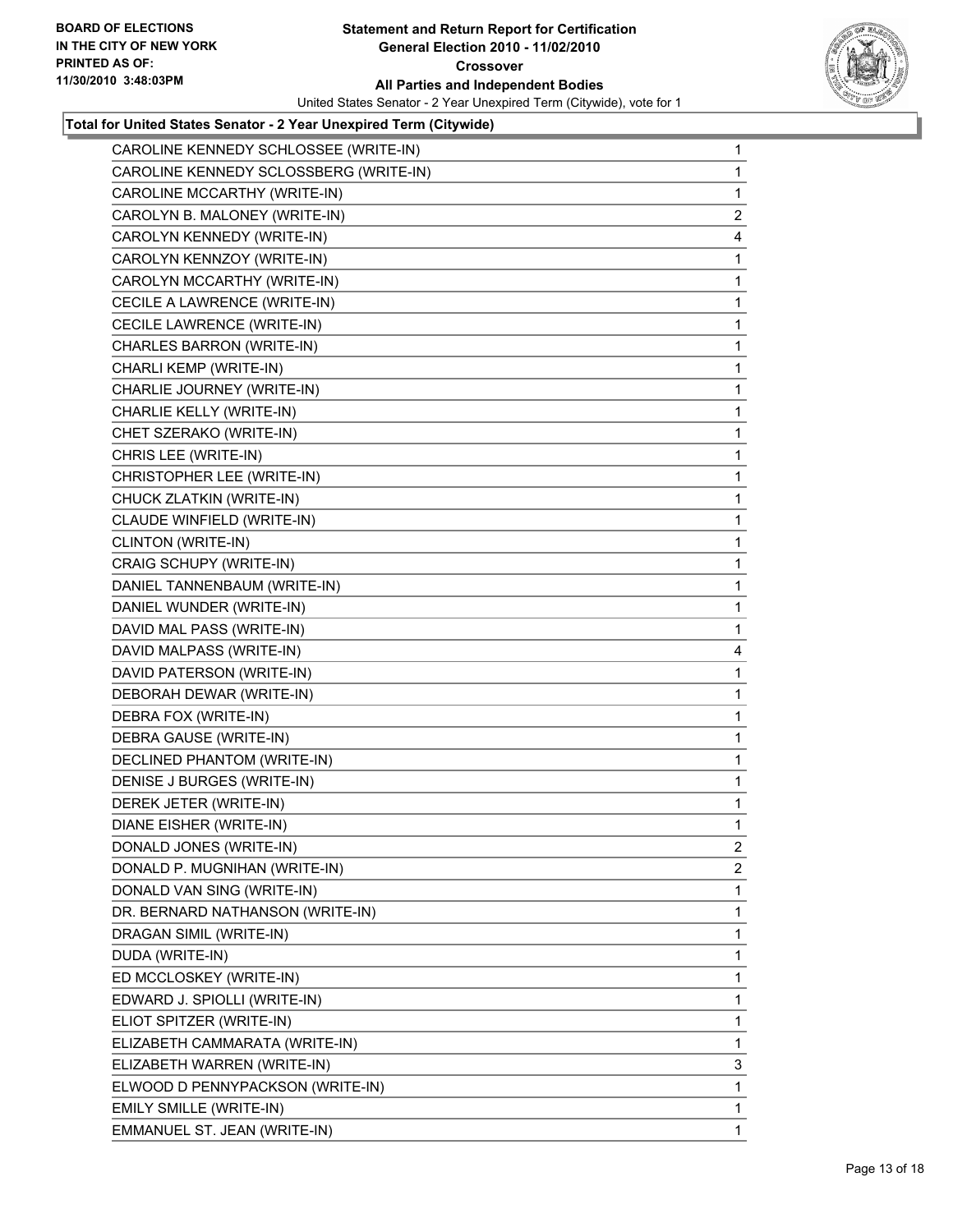

| ERIC KOSLOFSIG (WRITE-IN)            | $\mathbf{1}$            |
|--------------------------------------|-------------------------|
| ERIK MERMAGEN (WRITE-IN)             | 1                       |
| ERNEST FRIEDMAN (WRITE-IN)           | $\overline{\mathbf{c}}$ |
| ESTHER STEINBERG (WRITE-IN)          | 1                       |
| ETERNAL FATHER & LORD (WRITE-IN)     | 1                       |
| EUGENE RHEE (WRITE-IN)               | 1                       |
| EUROPEAN AMERICA (WRITE-IN)          | 1                       |
| FRANCINE PERHY (WRITE-IN)            | 1                       |
| FRANK PADAVAN (WRITE-IN)             | $\overline{2}$          |
| FRED FLINTSTONE (WRITE-IN)           | 1                       |
| FREE PALESTINE (WRITE-IN)            | 1                       |
| FUHRER WILLIANSBURG (WRITE-IN)       | 1                       |
| FULL PUBLIC FUNDING (WRITE-IN)       | 1                       |
| GAIL GOODE (WRITE-IN)                | $\mathbf{2}$            |
| GAIL GOUDE (WRITE-IN)                | 1                       |
| <b>GARY PETROSKY (WRITE-IN)</b>      | 1                       |
| <b>GAY MARRIAGE (WRITE-IN)</b>       | 1                       |
| GEMAAL D. BROWN (WRITE-IN)           | 1                       |
| <b>GEORGE MARLIN (WRITE-IN)</b>      | 1                       |
| <b>GEORGE MEZEI (WRITE-IN)</b>       | 1                       |
| <b>GERARD GALLAGHER (WRITE-IN)</b>   | 1                       |
| <b>GLEN COOLUB (WRITE-IN)</b>        | 1                       |
| <b>GLENN BECK (WRITE-IN)</b>         | 1                       |
| <b>GLORIA SLEINGN (WRITE-IN)</b>     | 1                       |
| <b>GLORIA STEINEN (WRITE-IN)</b>     | 1                       |
| <b>GRACE MENG (WRITE-IN)</b>         | 1                       |
| HARVEY MILK (WRITE-IN)               | 1                       |
| HEROLD FOLD (WRITE-IN)               | 1                       |
| HILLARY CLINTON (WRITE-IN)           | 3                       |
| HIS HOLINESS THE DALILAMA (WRITE-IN) | 1                       |
| HOLT (WRITE-IN)                      | 1                       |
| HOWARD STERN (WRITE-IN)              | 1                       |
| HUNTER S THOMPSON (WRITE-IN)         | 1                       |
| IJEOMA ONYEKURIE (WRITE-IN)          | $\mathbf{1}$            |
| IRENE MALLINGER (WRITE-IN)           | 1                       |
| ISH PEE PEE (WRITE-IN)               | 1                       |
| JACK FAN (WRITE-IN)                  | 1                       |
| JACK THE PUMPKIN KING (WRITE-IN)     | 1                       |
| JAIME CASSAVECHIA (WRITE-IN)         | 1                       |
| JAMES A ALFANO (WRITE-IN)            | 1                       |
| JAMES GILLMORE (WRITE-IN)            | 1                       |
| JASON CORLEY (WRITE-IN)              | 1                       |
| <b>JASON WHITING (WRITE-IN)</b>      | 1                       |
| JEHALD MILLER (WRITE-IN)             | $\mathbf{1}$            |
| JERROLD L NADLER (WRITE-IN)          | 1                       |
| JERROLD NADLER (WRITE-IN)            | $\overline{2}$          |
|                                      |                         |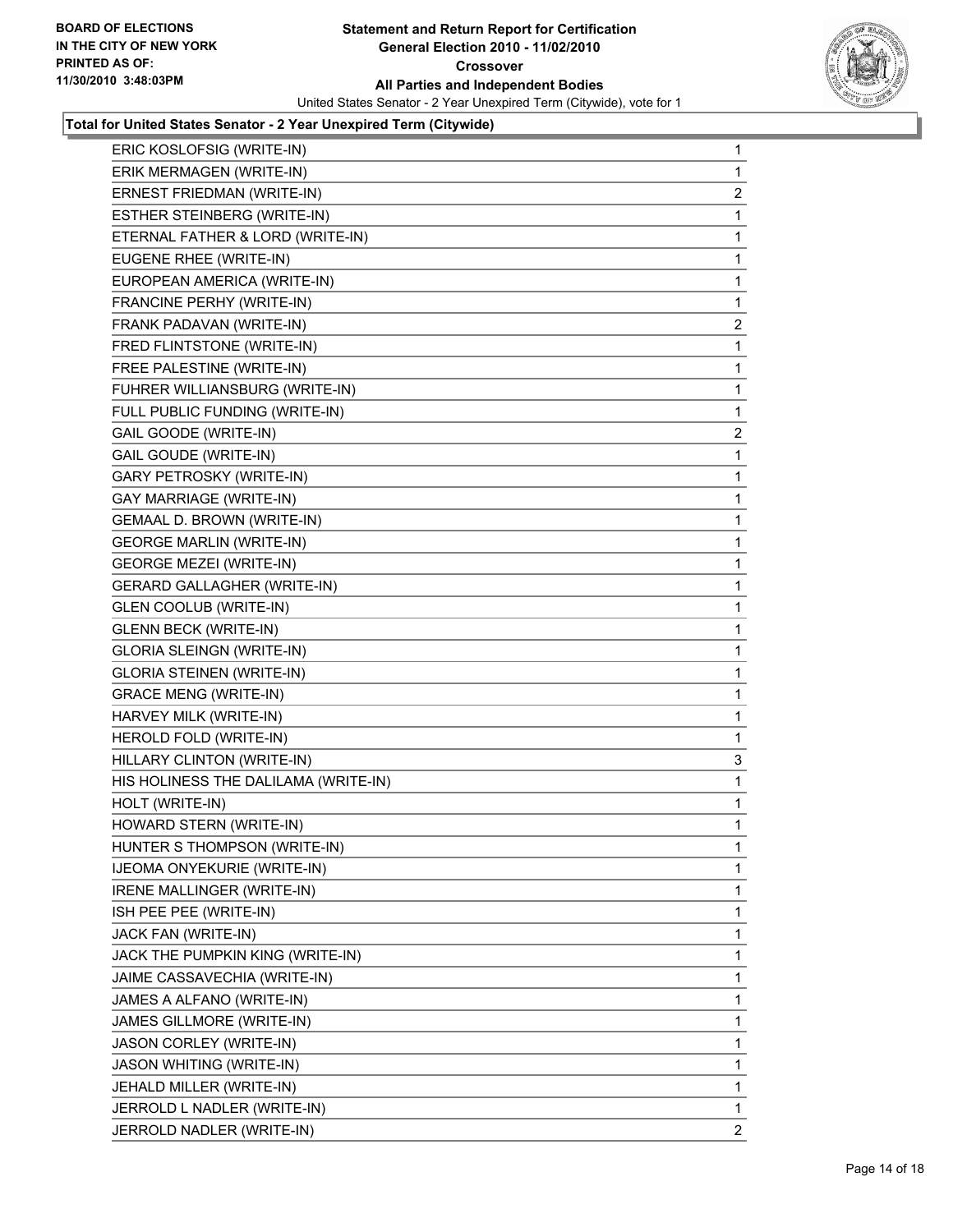

| JERRY NADLER (WRITE-IN)              | 1              |
|--------------------------------------|----------------|
| JILL FREEMA (WRITE-IN)               | 1              |
| JIMMY MCMILLAN (WRITE-IN)            | 1              |
| JIMMY MCMILLIAN (WRITE-IN)           | 1              |
| JOAN STANBAUGH (WRITE-IN)            | 1              |
| JOE MARCION (WRITE-IN)               | 1              |
| JOHN CENA (WRITE-IN)                 | 2              |
| JOHN GADANSKI (WRITE-IN)             | 1              |
| JOHN LUI (WRITE-IN)                  | 1              |
| JOHN W. CRONIN (WRITE-IN)            | 1              |
| JON STEWART (WRITE-IN)               | 1              |
| JONAS BENDER-NASH (WRITE-IN)         | 1              |
| JONATHAN ROSSI (WRITE-IN)            | 1              |
| JONATHAN TASINI (WRITE-IN)           | $\overline{c}$ |
| JOSE E SERRANO (WRITE-IN)            | 1              |
| JOSEPH J DIOGUARDI (WRITE-IN)        | 3              |
| JOSEPH J DIOGUARDIA (WRITE-IN)       | 3              |
| JOSEPH J. DIAGUARDI (WRITE-IN)       | 1              |
| JOSEPH J. DIOGUARDIA (WRITE-IN)      | 1              |
| JOSEPH R TUTTU (WRITE-IN)            | 1              |
| JOSHUA BARRO (WRITE-IN)              | 1              |
| JULIE SOUTH (WRITE-IN)               | 1              |
| KARAGIOZLS (WRITE-IN)                | 1              |
| KEITH CAVET (WRITE-IN)               | 3              |
| KEITH NORTON (WRITE-IN)              | 1              |
| KEITH WRIGHT (WRITE-IN)              | 1              |
| KENNETH HARVEY (WRITE-IN)            | 1              |
| KHALIL GHAZALI (WRITE-IN)            | 1              |
| KIRK SUNDAY (WRITE-IN)               | 1              |
| KIRSTEN E GILLEBRAND (WRITE-IN)      | 3              |
| KIRSTEN E GILLIBRAND (WRITE-IN)      | 32             |
| KIRSTEN E GILLIBRAND VOID (WRITE-IN) | 1              |
| KIRSTEN GILLIBRAND (WRITE-IN)        | 1              |
| LADY GA GA (WRITE-IN)                | 1.             |
| LARRY MONTY (WRITE-IN)               | 1              |
| LEONARD VAISMAN (WRITE-IN)           | 1              |
| LINDA MCMAHON (WRITE-IN)             | 3              |
| LINDA MCMANN (WRITE-IN)              | 1              |
| LINE 1 BLANK (WRITE-IN)              | 1              |
| LORI SADDLER (WRITE-IN)              | 1              |
| LORRAINE NELSON (WRITE-IN)           | 1              |
| LOUIS NIEVES (WRITE-IN)              | 1              |
| MARC JOSEPH (WRITE-IN)               | 1              |
| MARC LAW (WRITE-IN)                  | 1              |
| MAREIR YONA (WRITE-IN)               | 1              |
| MARGARET TRIANGLE (WRITE-IN)         | 1              |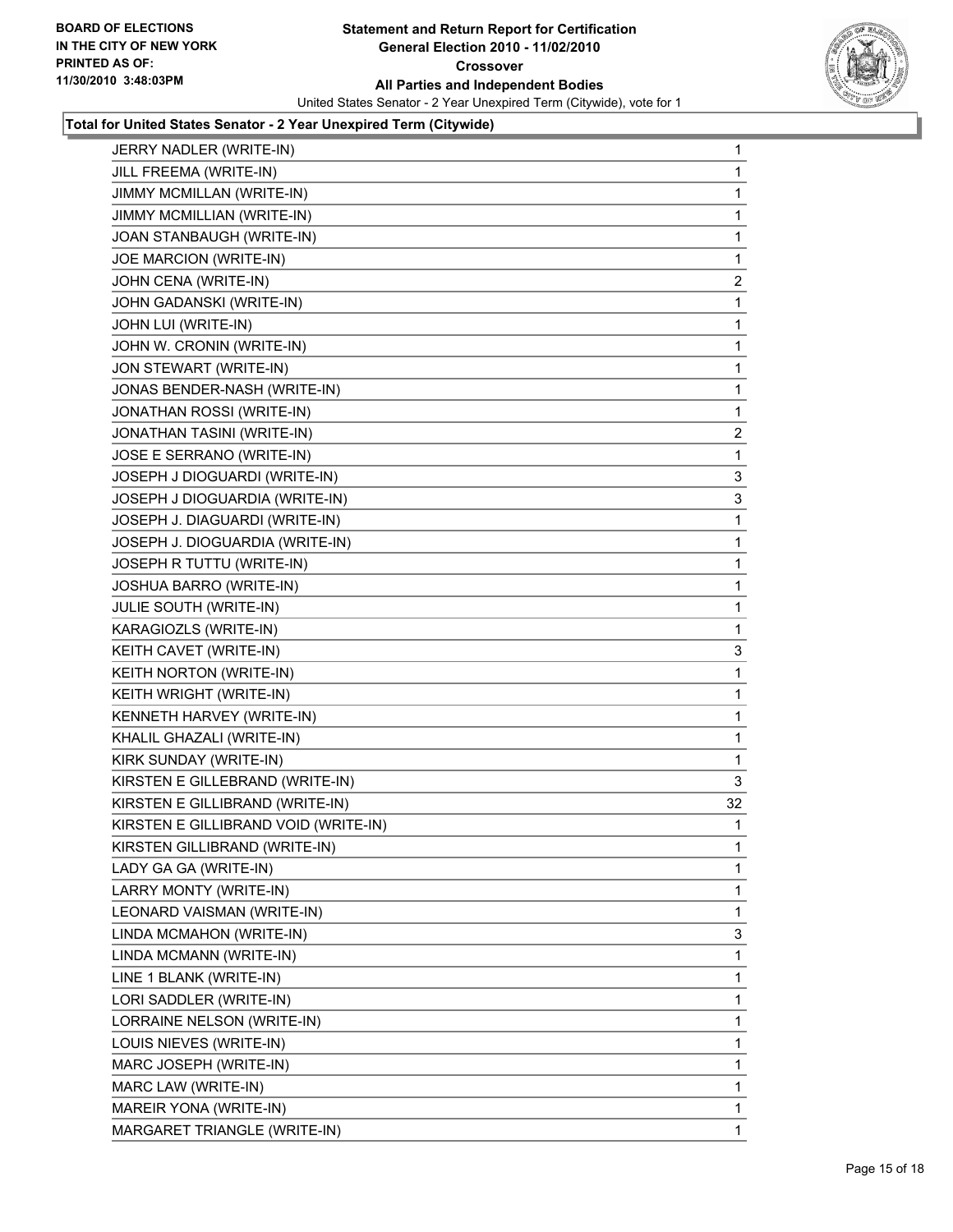

| MARK R. MENAHEN (WRITE-IN)       | 1              |
|----------------------------------|----------------|
|                                  | 1              |
| MARTIN T GOODMAN (WRITE-IN)      | 1              |
| MARVIN MARKUS (WRITE-IN)         | 3              |
| MARZETTA HARRIS (WRITE-IN)       | 1              |
| MAVDE LEBOWSKI (WRITE-IN)        | 1              |
| ME (WRITE-IN)                    | 1              |
| MELVIN BALDWIN (WRITE-IN)        | 1              |
| MICHAEL BABUACK (WRITE-IN)       | 1              |
| MICHAEL BLOOMBERG (WRITE-IN)     | 1              |
| MICKEY MOUSE (WRITE-IN)          | 1              |
| MIGUEL SERRAT (WRITE-IN)         | 1              |
| MIKE DESANTO (WRITE-IN)          | $\mathbf{2}$   |
| MINNIE MOUSE (WRITE-IN)          | $\overline{2}$ |
| MITCHELL ZINK (WRITE-IN)         | $\mathbf{2}$   |
| MITT ROMNI (WRITE-IN)            | 1              |
| MONICA ANUSA (WRITE-IN)          | 1              |
| MS. MOUSE (WRITE-IN)             | 1              |
| MURIEL ABLER (WRITE-IN)          | 1              |
| MURRAY HILL (WRITE-IN)           | 1              |
| NANCY L. SANBORN (WRITE-IN)      | 1              |
| NEAL ROSENTEIN (WRITE-IN)        | 1              |
| NECHOMA KATZENSTEIN (WRITE-IN)   | 1              |
| NINA GROSS (WRITE-IN)            | 1              |
| NO NAME (WRITE-IN)               | 101            |
| NO NME (WRITE-IN)                | 1              |
| NO ONE (WRITE-IN)                | 4              |
| NOBODY (WRITE-IN)                | 1              |
|                                  |                |
| NONAME (WRITE-IN)                | 1              |
| NONE (WRITE-IN)                  | 8              |
| NONE OF THE ABOVE (WRITE-IN)     | 6              |
| NONE OF THE FOREGOING (WRITE-IN) | 1              |
| NORMAN SEIGEL (WRITE-IN)         | 1              |
| NURYS LAUREANO (WRITE-IN)        | 1              |
| NYDIA VELAQUEZ (WRITE-IN)        | 1              |
| OMOWALE ADEWALE (WRITE-IN)       | 1              |
| PAUGH SHADOW (WRITE-IN)          | 1              |
| PAUL YEE (WRITE-IN)              | 1              |
| PAULETTE MOOREHEAD (WRITE-IN)    | 1              |
| PAULINE DEVITA (WRITE-IN)        | 1              |
| PHILIP SILLMAN (WRITE-IN)        | 1              |
| RACHEL MADOW OF MSNBC (WRITE-IN) | 1              |
| RALPH NADER (WRITE-IN)           | 2              |
| RASHA POLK (WRITE-IN)            | 1              |
| RAYMOND GEE (WRITE-IN)           | 1              |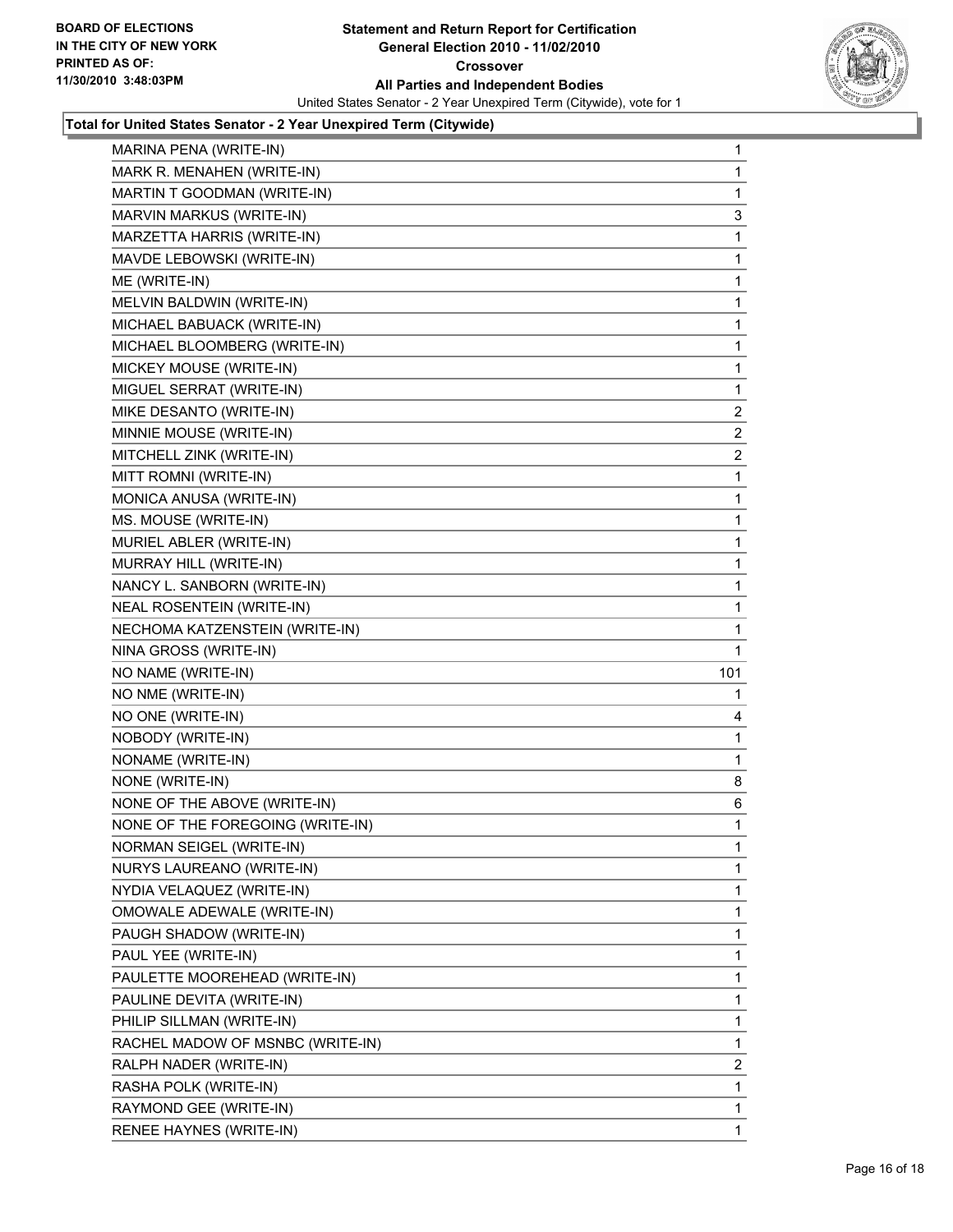

| RICHARD LA SALLE (WRITE-IN)      | $\mathbf{1}$ |
|----------------------------------|--------------|
| RICHARD M KATULA (WRITE-IN)      | 1            |
| RITA WALTON (WRITE-IN)           | 1            |
| RN (WRITE-IN)                    | 1            |
| ROBERT F. KENNEDY JR. (WRITE-IN) | 1            |
| RONDA HAUBEN (WRITE-IN)          | 1            |
| RONNIE JAMES DIO (WRITE-IN)      | 1            |
| RUTH RDOIRETT (WRITE-IN)         | 1            |
| RYAN E. HOFFMAN (WRITE-IN)       | 1            |
| SAL CARRADO (WRITE-IN)           | 1            |
| SCHUMER (WRITE-IN)               | 1            |
| SCHUMER, C. (WRITE-IN)           | 1            |
| SCOTT I MARSHALL (WRITE-IN)      | 1            |
| SCOTT M. SINGER (WRITE-IN)       | 1            |
| SCOTT MICHAEL SINGER (WRITE-IN)  | 1            |
| SEAN SULLIVAN (WRITE-IN)         | 1            |
| SEKOY MARTIN (WRITE-IN)          | 1            |
| SHIRLEY HUNTLEY (WRITE-IN)       | 1            |
| SINGLE PAYER (WRITE-IN)          | 1            |
| ST V H REPLACEMENT (WRITE-IN)    | 1            |
| STAFFORD LISS (WRITE-IN)         | 1            |
| STEPHEN COLBERT (WRITE-IN)       | 3            |
| STEVE ISRAEL (WRITE-IN)          | 1            |
| STEVEN A KING (WRITE-IN)         | 2            |
| STEVEN ISRAEL (WRITE-IN)         | 1            |
| STEWART MILSTEIN (WRITE-IN)      | 1            |
| STUART SIMONS (WRITE-IN)         | 1            |
| SUE SYLVESTER (WRITE-IN)         | 1            |
| TAHIRA NORTON (WRITE-IN)         | 1            |
| TED SORENSEN (WRITE-IN)          | 1            |
| TERESA A. ZERILLI (WRITE-IN)     | 1            |
| THOMAS S SHIELDS (WRITE-IN)      | 1            |
| THRYLE THEE MOY (WRITE-IN)       | 1            |
| TOM TOMASSIAN (WRITE-IN)         | 1            |
| TONY AVELA (WRITE-IN)            | $\mathbf{2}$ |
| TONY AVELLA (WRITE-IN)           | 3            |
| TONY WILLIS (WRITE-IN)           | 1            |
| TRINA TSUKERMAN (WRITE-IN)       | 1            |
| TUNER (WRITE-IN)                 | 1            |
| VINCENT BALOGIO (WRITE-IN)       | 1            |
| VOID (WRITE-IN)                  | 64           |
| VOLADYA COLVIN (WRITE-IN)        | 1            |
| WALTER N IWACHOW (WRITE-IN)      | 1            |
| WANE WILSON (WRITE-IN)           | $\mathbf{1}$ |
| WILLE COTTON (WRITE-IN)          | 1            |
| WILLIAM J SULLIVAL (WRITE-IN)    | $\mathbf{1}$ |